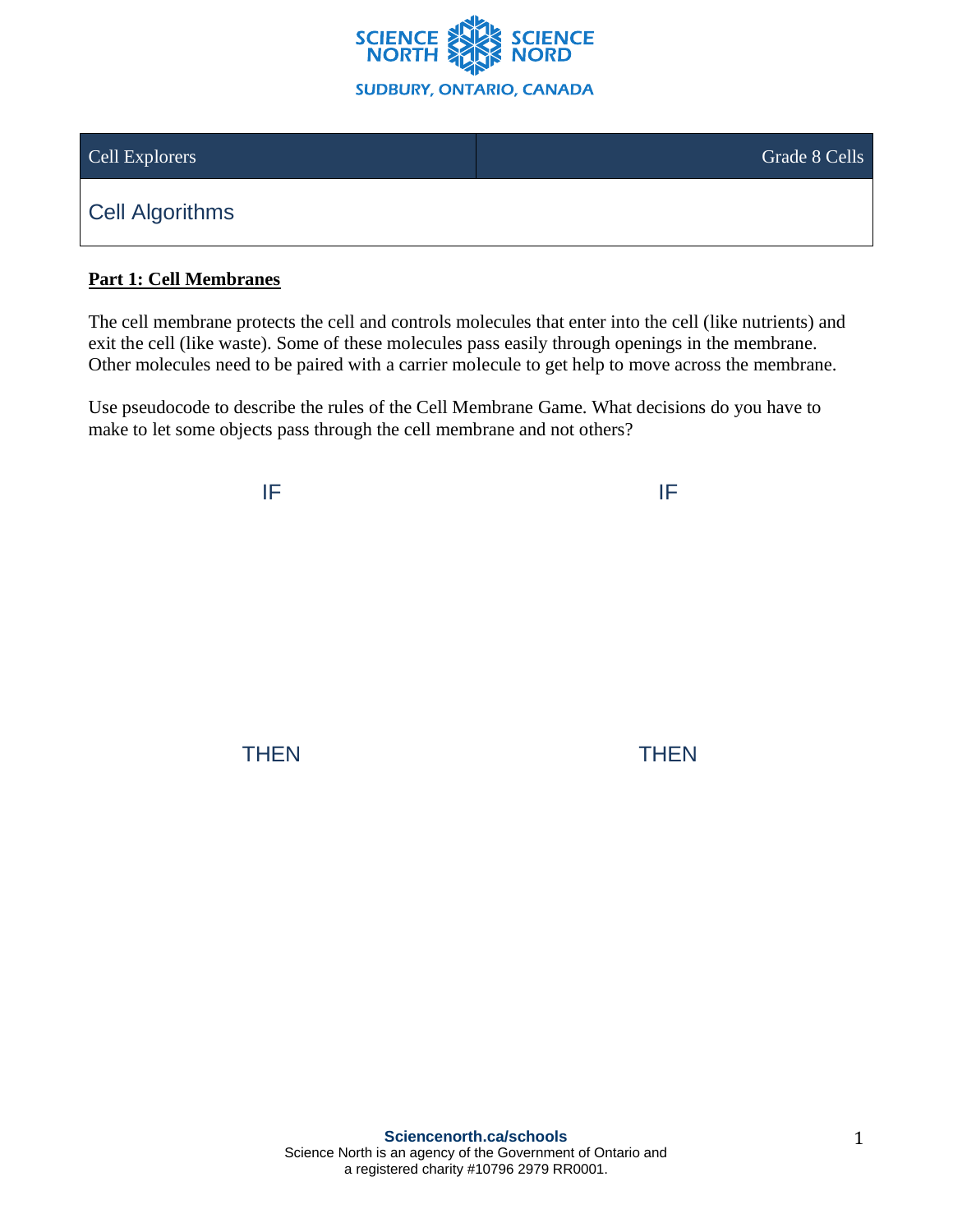

### **Part 2: Ribosomes**

Ribosomes are responsible for making proteins out of chains of amino acids. The instructions for amino acids are written using four letters (A, C, G, U) in groups of three (codons).

Use the key below to translate the following string of 10 codons. What is the resulting sequence of amino acids? What is the resulting sequence of shapes?

| Codon                       | <b>Amino Acid</b> | <b>Shape</b> |
|-----------------------------|-------------------|--------------|
| <b>UUA</b>                  | Phe               |              |
| $\operatorname{AUG}$        | Met               |              |
| CGC                         | Arg               |              |
| $\ensuremath{\mathsf{UCU}}$ | Ser               |              |

# AUGCGCCGCUCUUUAUCUUUACGCUUACGC

Amino Acid Sequence

Shape Sequence

What set of rules did you use to translate the codons into their amino acids? How would you write this as pseudocode?

\_\_\_\_\_\_ \_\_\_\_\_\_ \_\_\_\_\_\_ \_\_\_\_\_\_ \_\_\_\_\_\_ \_\_\_\_\_\_ \_\_\_\_\_\_ \_\_\_\_\_\_ \_\_\_\_\_\_ \_\_\_\_\_\_

\_\_\_\_\_\_ \_\_\_\_\_\_ \_\_\_\_\_\_ \_\_\_\_\_\_ \_\_\_\_\_\_ \_\_\_\_\_\_ \_\_\_\_\_\_ \_\_\_\_\_\_ \_\_\_\_\_\_ \_\_\_\_\_\_